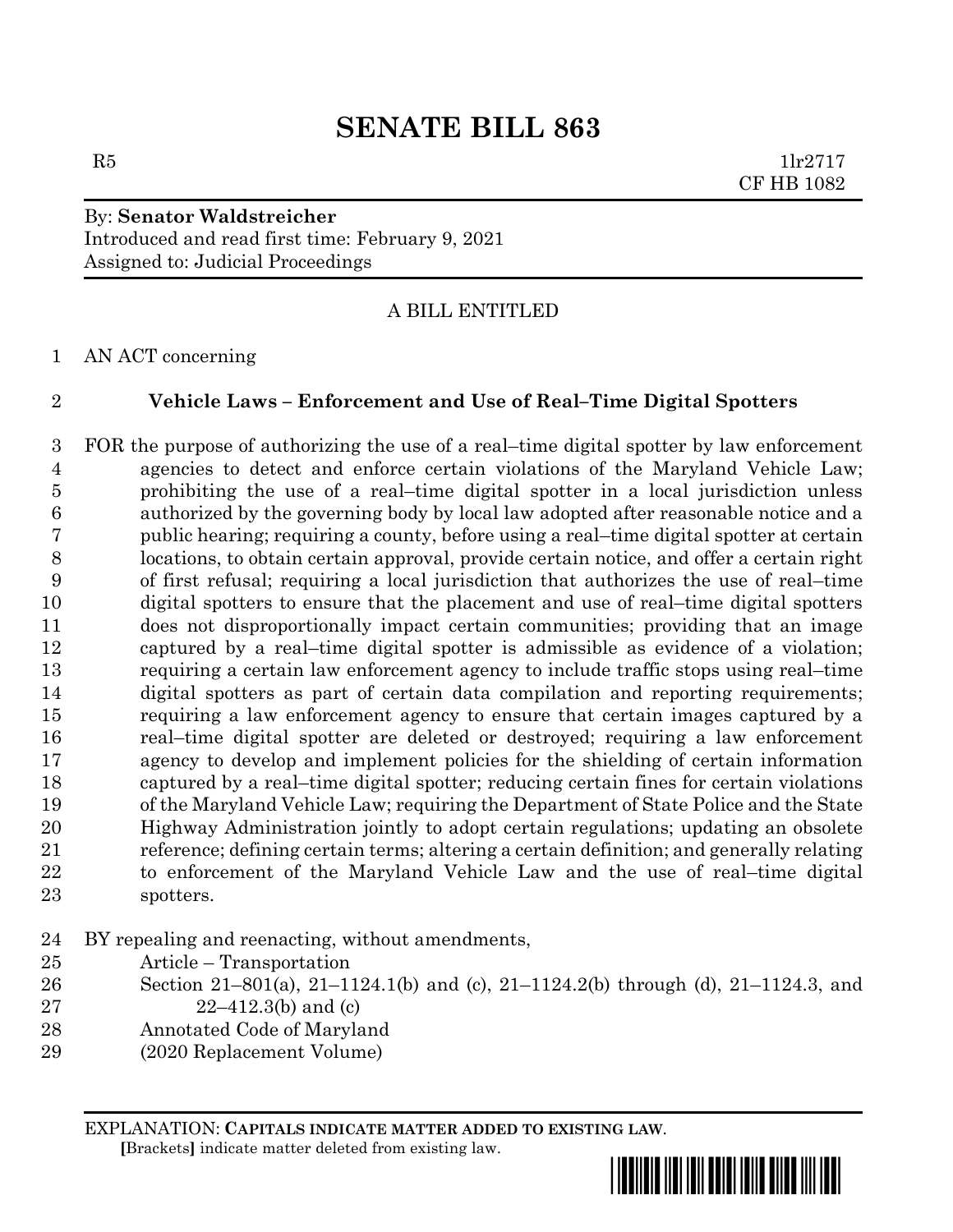- BY repealing and reenacting, with amendments,
- Article Transportation
- Section 21–1124.1(d), 21–1124.2(e), 22–412.3(k), and 25–113
- Annotated Code of Maryland
- (2020 Replacement Volume)
- BY adding to
- Article Transportation
- Section 21–1124.1(d) and 21–1133
- Annotated Code of Maryland
- (2020 Replacement Volume)

 SECTION 1. BE IT ENACTED BY THE GENERAL ASSEMBLY OF MARYLAND, That the Laws of Maryland read as follows:

### **Article – Transportation**

21–801.

 (a) A person may not drive a vehicle on a highway at a speed that, with regard to the actual and potential dangers existing, is more than that which is reasonable and prudent under the conditions.

21–1124.1.

 (b) Subject to subsection (c) of this section, an individual may not use a text messaging device to write, send, or read a text message or an electronic message while operating a motor vehicle in the travel portion of the roadway.

- (c) This section does not apply to the use of:
- 23 (1) A global positioning system; or
- 24 (2) A text messaging device to contact a  $9-1-1$  system.

 **(D) AN INDIVIDUAL CONVICTED OF A VIOLATION OF THIS SECTION IS SUBJECT TO:**

**(1) FOR A FIRST OFFENSE, A FINE OF \$25; AND**

## **(2) FOR A SECOND OR SUBSEQUENT OFFENSE, A FINE OF NOT MORE THAN \$50.**

 **[**(d)**] (E)** (1) If the Administration receives satisfactory evidence that an individual who is under the age of 18 years has violated this section, the Administration: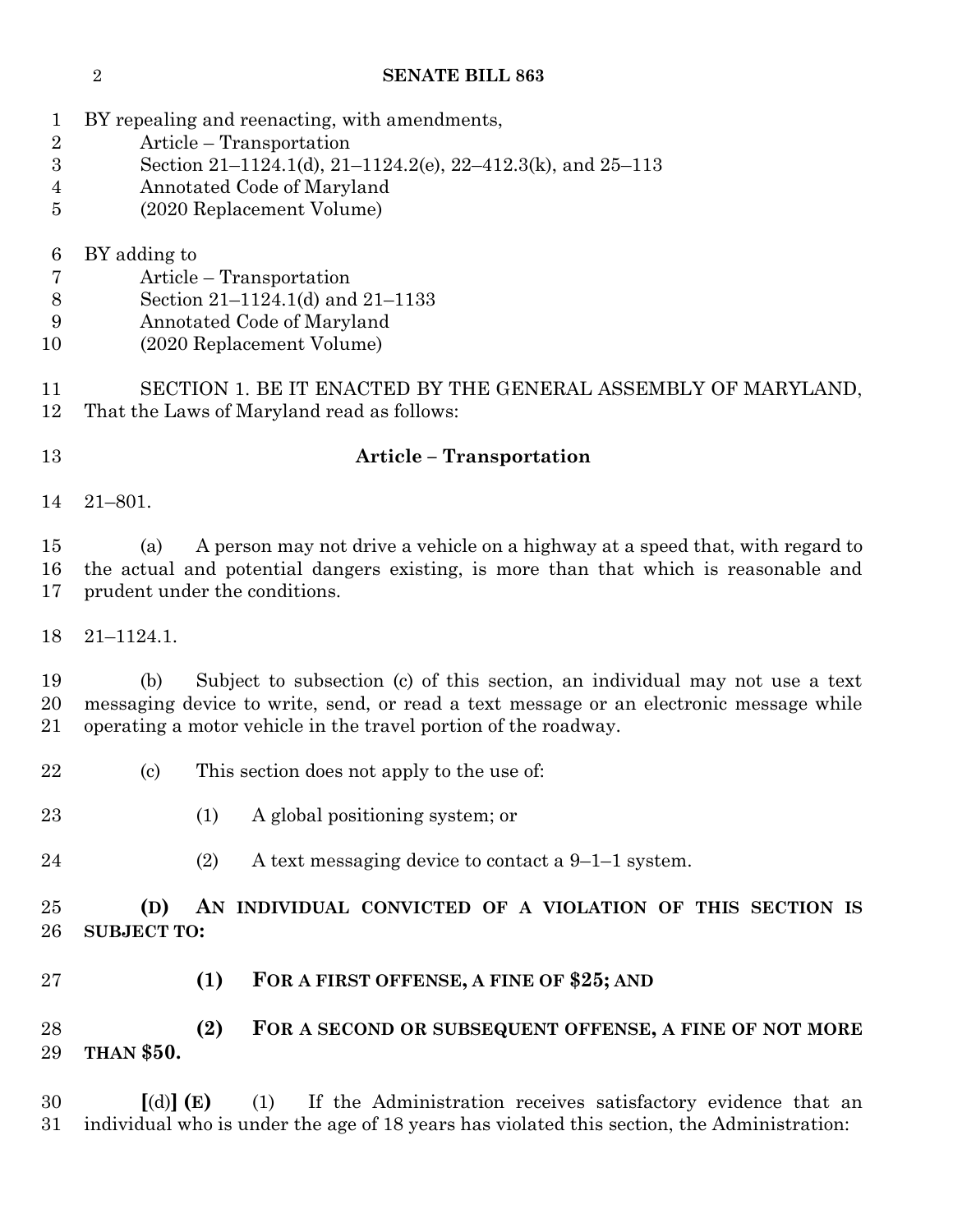| $\mathbf 1$<br>$\overline{2}$ | 90 days; and                              | (i)   | May suspend the individual's driver's license for not more than                                                                                              |  |
|-------------------------------|-------------------------------------------|-------|--------------------------------------------------------------------------------------------------------------------------------------------------------------|--|
| $\boldsymbol{3}$<br>4         | limited to driving a motor vehicle:       | (ii)  | May issue a restricted license for the period of suspension that is                                                                                          |  |
| $\overline{5}$                |                                           |       | In the course of the individual's employment;<br>1.                                                                                                          |  |
| 6<br>7                        | employment; or                            |       | 2.<br>For the purpose of driving to or from a place of                                                                                                       |  |
| 8                             |                                           |       | 3.<br>For the purpose of driving to or from school.                                                                                                          |  |
| 9<br>10                       | (2)                                       |       | An individual may request a hearing as provided for a suspension or<br>revocation under Title 12, Subtitle 2 of this article.                                |  |
| 11                            | $21 - 1124.2.$                            |       |                                                                                                                                                              |  |
| 12                            | (b)                                       |       | This section does not apply to:                                                                                                                              |  |
| 13                            | (1)                                       |       | Emergency use of a handheld telephone, including calls to:                                                                                                   |  |
| 14                            |                                           | (i)   | $A 9-1-1$ system;                                                                                                                                            |  |
| 15                            |                                           | (ii)  | A hospital;                                                                                                                                                  |  |
| 16                            |                                           | (iii) | An ambulance service provider;                                                                                                                               |  |
| 17                            |                                           | (iv)  | A fire department;                                                                                                                                           |  |
| 18                            |                                           | (v)   | A law enforcement agency; or                                                                                                                                 |  |
| 19                            |                                           | (vi)  | A first aid squad;                                                                                                                                           |  |
| 20<br>21                      | (2)<br>within the scope of official duty: |       | Use of a handheld telephone by the following individuals when acting                                                                                         |  |
| 22                            |                                           | (i)   | Law enforcement personnel; and                                                                                                                               |  |
| 23                            |                                           | (ii)  | Emergency personnel;                                                                                                                                         |  |
| 24<br>25                      | (3)<br>$21-1124.1$ of this subtitle; and  |       | Use of a handheld telephone as a text messaging device as defined in $\S$                                                                                    |  |
| 26<br>$27\,$                  | (4)                                       |       | Use of a handheld telephone as a communication device utilizing<br>push-to-talk technology by an individual operating a commercial motor vehicle, as defined |  |

in 49 C.F.R. Part 390.5 of the Federal Motor Carrier Safety Regulations.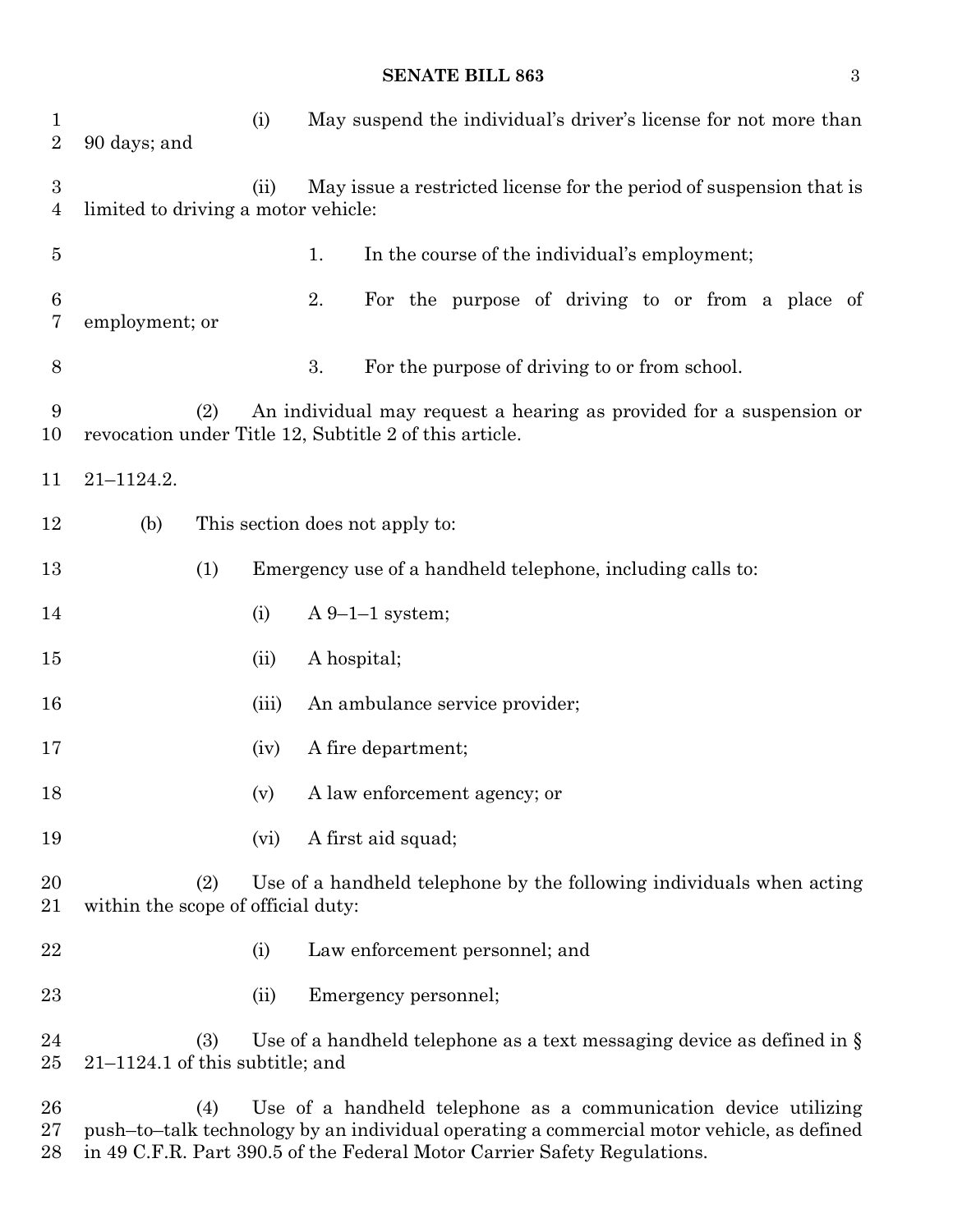| $\mathbf 1$<br>$\sqrt{2}$         | The following individuals may not use a handheld telephone while operating<br>(c)<br>a motor vehicle:                                                                                                                                                         |  |  |  |  |
|-----------------------------------|---------------------------------------------------------------------------------------------------------------------------------------------------------------------------------------------------------------------------------------------------------------|--|--|--|--|
| $\sqrt{3}$<br>4                   | A driver of a Class H (school) vehicle that is carrying passengers and in<br>(1)<br>motion; and                                                                                                                                                               |  |  |  |  |
| $\overline{5}$<br>$6\phantom{.}6$ | (2)<br>A holder of a learner's instructional permit or a provisional driver's<br>license who is 18 years of age or older.                                                                                                                                     |  |  |  |  |
| 7<br>$8\,$                        | This subsection does not apply to an individual specified in subsection<br>(d)<br>(1)<br>(c) of this section.                                                                                                                                                 |  |  |  |  |
| 9<br>10<br>11                     | A driver of a motor vehicle that is in motion may not use the driver's<br>(2)<br>hands to use a handheld telephone other than to initiate or terminate a wireless telephone<br>call or to turn on or turn off the handheld telephone.                         |  |  |  |  |
| 12<br>13                          | A person convicted of a violation of this section is subject to the<br>(e)<br>(1)<br>following penalties:                                                                                                                                                     |  |  |  |  |
| 14                                | For a first offense, a fine of [not more than \$75] \$25; AND<br>(i)                                                                                                                                                                                          |  |  |  |  |
| 15<br>16                          | For a second OR SUBSEQUENT offense, a fine of not more than<br>(ii)<br>$\left[ \frac{125}{2} \right]$ and                                                                                                                                                     |  |  |  |  |
| 17<br>18                          | For a third or subsequent offense, a fine of not more than \$175]<br>(iii)<br>\$50.                                                                                                                                                                           |  |  |  |  |
| 19<br>20                          | Points may not be assessed against the individual under $\S$ 16-402 of<br>(2)<br>this article unless the offense contributes to an accident.                                                                                                                  |  |  |  |  |
| 21                                | $21 - 1124.3.$                                                                                                                                                                                                                                                |  |  |  |  |
| 22<br>23<br>24                    | A person may not commit a violation of $\S 21-1124.1$ or $\S 21-1124.2$ of this<br>(a)<br>subtitle that causes an accident that directly results in the death or, as defined in $\S$<br>$20-102(c)$ of this article, serious bodily injury of another person. |  |  |  |  |
| 25<br>26                          | A person convicted of a violation of this section is subject to imprisonment not<br>(b)<br>exceeding 1 year or a fine not exceeding \$5,000 or both.                                                                                                          |  |  |  |  |
| 27<br>28<br>29                    | A sentence imposed under this section shall be separate from and concurrent<br>$\left( \mathrm{c}\right)$<br>with any other sentence imposed for any crime based wholly or partly on the act<br>establishing the violation of this section.                   |  |  |  |  |
| 30                                | $21 - 1133.$                                                                                                                                                                                                                                                  |  |  |  |  |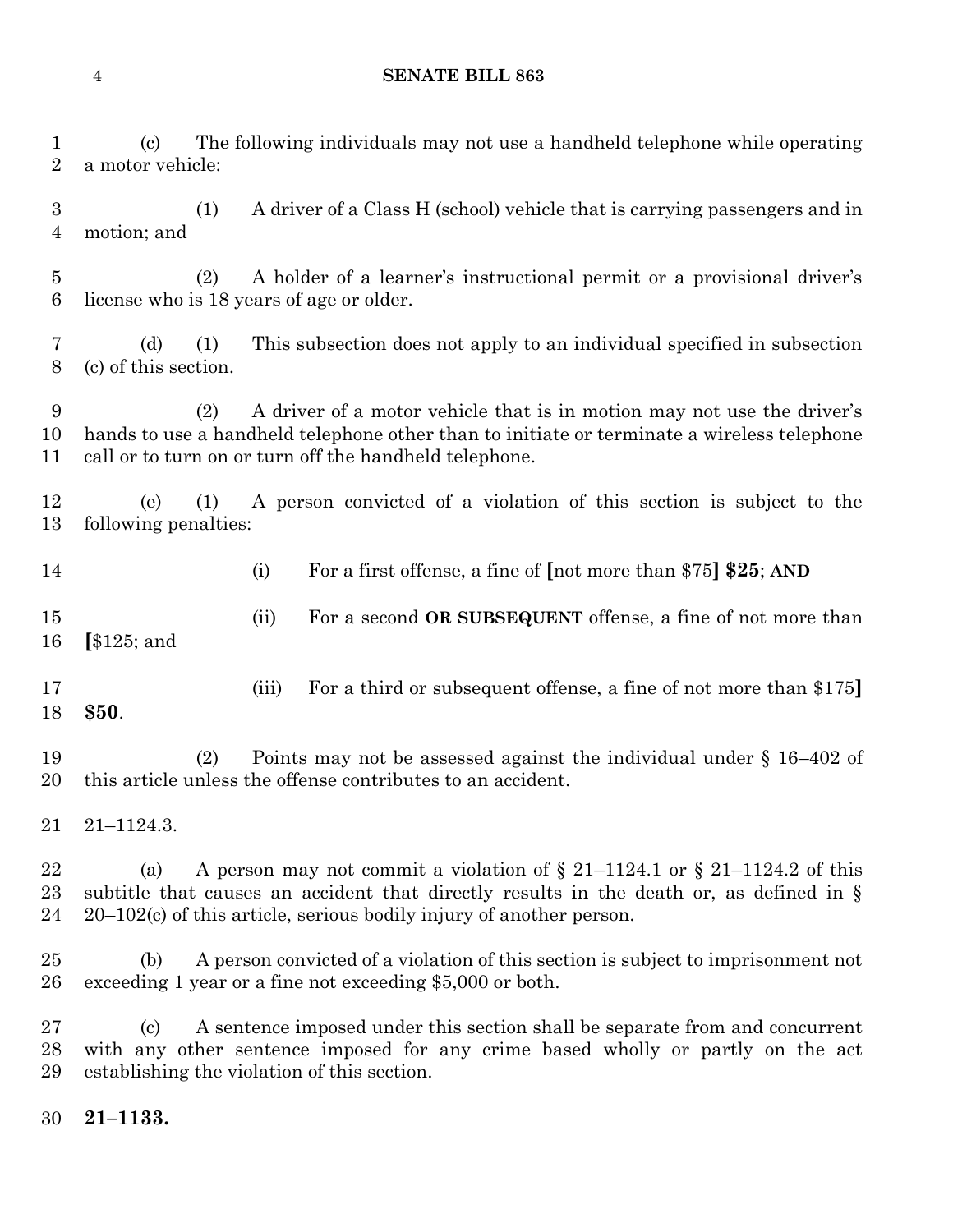**(A) (1) IN THIS SECTION THE FOLLOWING WORDS HAVE THE MEANINGS INDICATED.**

 **(2) "AGENCY" MEANS A STATE OR LOCAL LAW ENFORCEMENT AGENCY THAT IS AUTHORIZED TO ISSUE A CITATION FOR A VIOLATION OF THE MARYLAND VEHICLE LAW.**

 **(3) "REAL–TIME DIGITAL SPOTTER" MEANS A VISUAL ASSESSMENT SYSTEM THAT USES ARTIFICIAL INTELLIGENCE TO ASSESS AND TRANSMIT AN IMAGE OF A POTENTIAL VIOLATION OF THE MARYLAND VEHICLE LAW TO A LAW ENFORCEMENT OFFICER.**

**(4) "VIOLATION" MEANS A VIOLATION OF:**

**(I) § 21–801 THROUGH § 21–804 OF THIS TITLE;**

**(II) § 21–1124.1 THROUGH § 21–1124.3 OF THIS SUBTITLE; OR**

**(III) § 22–412.3 OF THIS ARTICLE.**

 **(B) AN AGENCY MAY USE A FIXED OR MOBILE REAL–TIME DIGITAL SPOTTER TO ASSESS, RECORD, AND TRANSMIT IMAGES OF A POTENTIAL VIOLATION TO A LAW ENFORCEMENT OFFICER SO THAT THE OFFICER MAY DETERMINE WHETHER THERE IS SUFFICIENT CAUSE FOR THE OFFICER TO STOP THE OPERATOR OF A MOTOR VEHICLE TO ISSUE A WARNING OR CITATION.**

 **(C) (1) A REAL–TIME DIGITAL SPOTTER MAY NOT BE USED IN A LOCAL JURISDICTION UNDER THIS SECTION UNLESS ITS USE IS AUTHORIZED BY THE GOVERNING BODY OF THE LOCAL JURISDICTION BY LOCAL LAW ENACTED AFTER REASONABLE NOTICE AND A PUBLIC HEARING.**

 **(2) BEFORE A COUNTY MAY USE A REAL–TIME DIGITAL SPOTTER ON A STATE HIGHWAY AT A LOCATION WITHIN A MUNICIPAL CORPORATION, THE COUNTY SHALL:**

 **(I) OBTAIN THE APPROVAL OF THE STATE HIGHWAY ADMINISTRATION;**

 **(II) NOTIFY THE MUNICIPAL CORPORATION OF THE STATE HIGHWAY ADMINISTRATION'S APPROVAL OF THE USE OF A REAL–TIME DIGITAL SPOTTER AT THAT LOCATION; AND**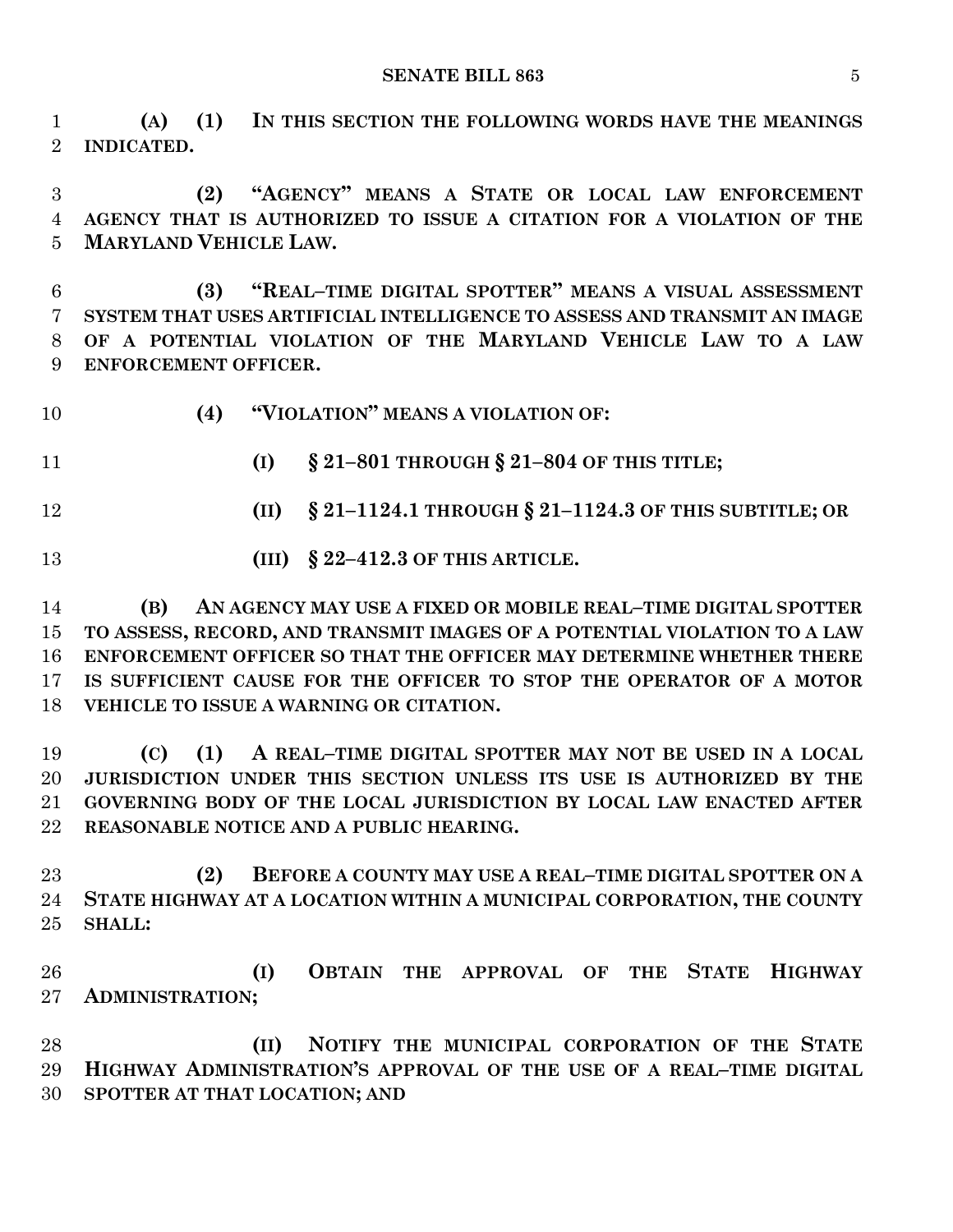**(III) GRANT THE MUNICIPAL CORPORATION 60 DAYS AFTER THE DATE OF THE COUNTY'S NOTICE TO THE MUNICIPAL CORPORATION TO ENACT AN ORDINANCE AUTHORIZING THE MUNICIPAL CORPORATION INSTEAD OF THE COUNTY TO USE A REAL–TIME DIGITAL SPOTTER AT THAT LOCATION.**

 **(3) A LOCAL JURISDICTION THAT AUTHORIZES THE USE OF REAL–TIME DIGITAL SPOTTERS UNDER THIS SUBSECTION SHALL ENSURE THAT THERE IS NOT A DISPARATE IMPACT ON MINORITY COMMUNITIES IN THE PLACEMENT OR USE OF REAL–TIME DIGITAL SPOTTERS.**

 **(D) AN IMAGE CAPTURED BY A REAL–TIME DIGITAL SPOTTER IS ADMISSIBLE AS EVIDENCE OF A VIOLATION.**

**(E) AN AGENCY THAT USES REAL–TIME DIGITAL SPOTTERS SHALL:**

 **(1) INCLUDE TRAFFIC STOPS USING REAL–TIME DIGITAL SPOTTERS AS PART OF ITS DATA COMPILATION AND REPORTING REQUIREMENTS UNDER § 25–113 OF THIS ARTICLE;**

 **(2) ENSURE THAT ANY IMAGE CAPTURED BY A REAL–TIME DIGITAL SPOTTER THAT DOES NOT INDICATE A VIOLATION IS EXPEDIENTLY DELETED OR DESTROYED; AND**

 **(3) DEVELOP AND IMPLEMENT POLICIES FOR THE SHIELDING OF PERSONALLY IDENTIFIABLE INFORMATION CAPTURED BY A REAL–TIME DIGITAL SPOTTER.**

 **(F) THE DEPARTMENT OF STATE POLICE AND THE STATE HIGHWAY ADMINISTRATION JOINTLY SHALL ADOPT REGULATIONS ESTABLISHING STANDARDS AND PROCEDURES FOR REAL–TIME DIGITAL SPOTTERS AUTHORIZED UNDER THIS SECTION.**

22–412.3.

 (b) A person may not operate a motor vehicle unless the person and each occupant under 16 years old are restrained by a seat belt or a child safety seat as provided in § 22–412.2 of this subtitle.

 (c) (1) The provisions of this subsection apply to a person who is at least 16 years old.

 (2) Unless a person is restrained by a seat belt, the person may not be a passenger in an outboard front seat of a motor vehicle.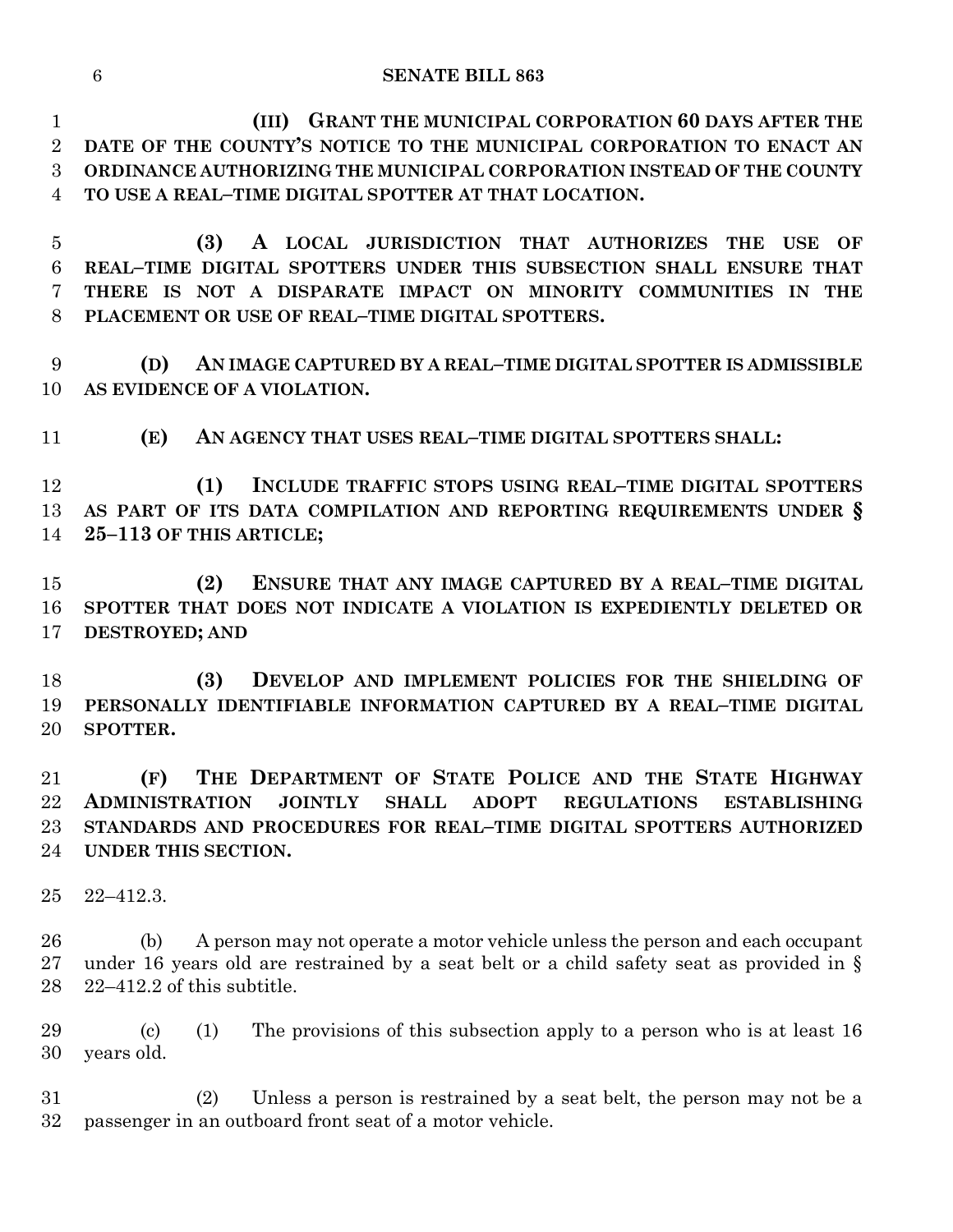(3) (i) Unless a person is restrained by a seat belt, the person may not be a passenger in a rear seat of a motor vehicle. (ii) A police officer may enforce this paragraph only as a secondary action when the police officer detains a driver of a motor vehicle for a suspected violation of another provision of the Code. (k) Any person convicted of a violation of this section is subject to**: (1) FOR A FIRST OFFENSE, A FINE OF \$25; AND (2) FOR A SECOND OR SUBSEQUENT OFFENSE,** a fine of **[**not more than**]** \$50. 25–113. (a) (1) In this section the following words have the meanings indicated. (2) "Law enforcement agency" means an agency that is listed in § 3–101(e) of the Public Safety Article. (3) "Law enforcement officer" means any person who, in an official capacity, is authorized by law to make arrests and who is an employee of a law enforcement agency. (4) "Maryland Police Training and Standards Commission" means the unit within the Department of Public Safety and Correctional Services established under § 3–202 of the Public Safety Article. (5) "Maryland Statistical Analysis Center" means the research, development, and evaluation component of the Governor's Office of Crime Prevention, Youth, and Victim Services. (6) (i) "Traffic stop" means any instance when a law enforcement officer stops the driver of a motor vehicle and detains the driver for any period of time for a violation of the Maryland Vehicle Law. (ii) **"TRAFFIC STOP" INCLUDES A STOP BASED ON THE USE OF A REAL–TIME DIGITAL SPOTTER UNDER § 21–1133 OF THIS ARTICLE. (III)** "Traffic stop" does not include: 29 1. A checkpoint or roadblock stop; 2. A stop of multiple vehicles due to a traffic accident or emergency situation requiring the stopping of vehicles for public safety purposes;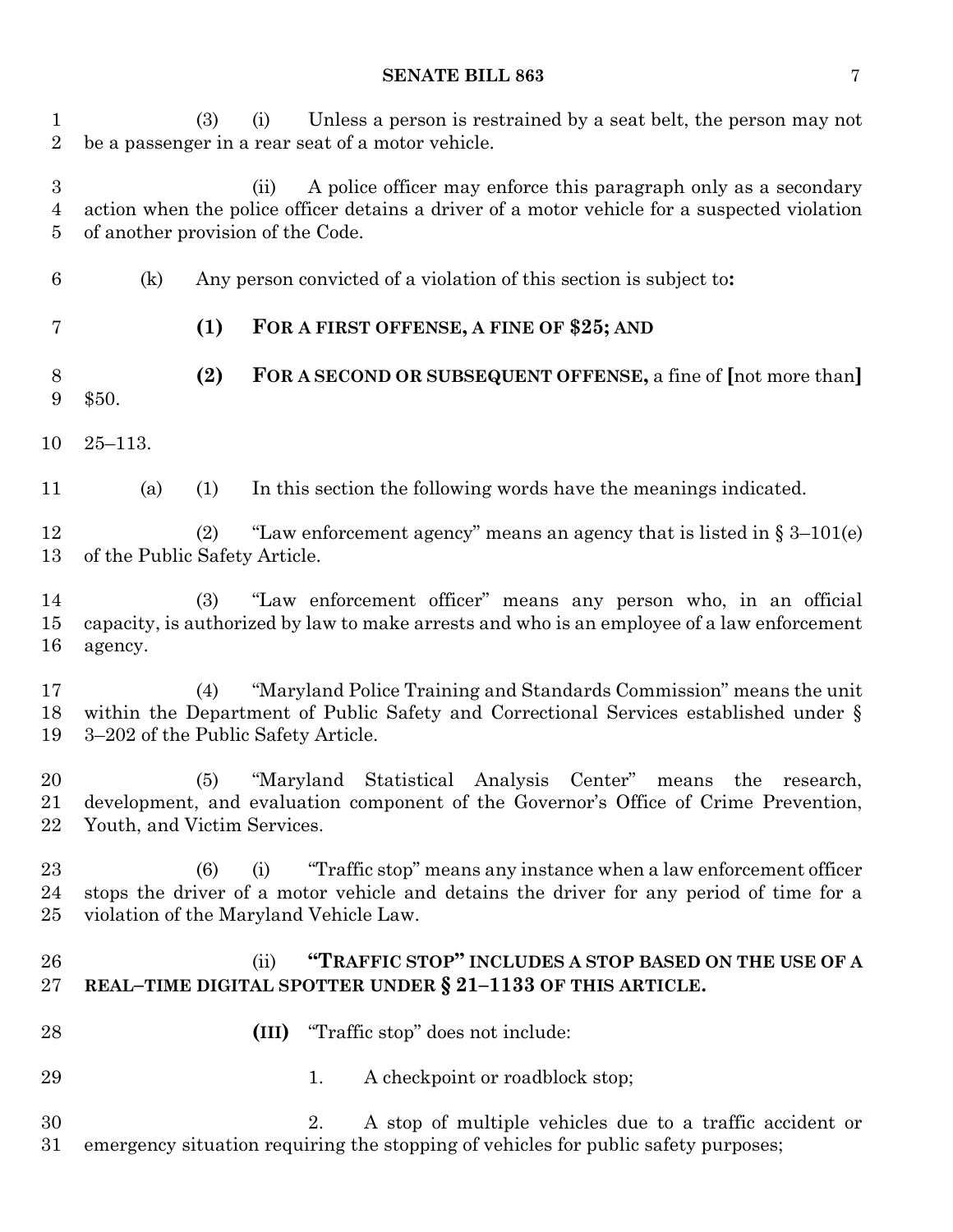| $\mathbf{1}$<br>$\overline{2}$ | 3.<br>A stop based on the use of radar, laser, or vascar<br>technology; or                                                                                                                                                                                                                                                                  |
|--------------------------------|---------------------------------------------------------------------------------------------------------------------------------------------------------------------------------------------------------------------------------------------------------------------------------------------------------------------------------------------|
| $\boldsymbol{3}$               | A stop based on the use of license plate reader technology.<br>4.                                                                                                                                                                                                                                                                           |
| $\overline{4}$<br>5            | The Maryland Police Training and Standards Commission, in consultation<br>(b)<br>with the Maryland Statistical Analysis Center, shall develop:                                                                                                                                                                                              |
| $6\phantom{.}6$<br>7<br>8      | A model format for the efficient recording of data required under<br>(1)<br>subsection (d) of this section on an electronic device, or by any other means, for use by a<br>law enforcement agency;                                                                                                                                          |
| 9<br>10<br>11                  | Guidelines that each law enforcement agency may use as a<br>(2)<br>management tool to evaluate data collected by its officers for use in counseling and<br>improved training;                                                                                                                                                               |
| 12<br>13<br>14                 | A standardized format that each law enforcement agency shall use in<br>(3)<br>reporting data to the Maryland Statistical Analysis Center under subsection (e) of this<br>section; and                                                                                                                                                       |
| 15<br>16                       | A model policy against race-based traffic stops that a law enforcement<br>(4)<br>agency may use in developing its policy in accordance with subsection (g) of this section.                                                                                                                                                                 |
| 17<br>18                       | Subject to paragraph (2) of this subsection, this section applies to each<br>$\left( \text{c}\right)$<br>(1)<br>law enforcement agency that has one or more law enforcement officers.                                                                                                                                                       |
| 19<br>20<br>21<br>22           | Except as provided in subsection $(e)(2)$ of this section, this section does<br>(2)<br>not apply to a law enforcement agency that is subject to an agreement with the United<br>States Department of Justice that requires the law enforcement agency to collect data on<br>the race or ethnicity of the drivers of motor vehicles stopped. |
| 23<br>24<br>25                 | Each time a law enforcement officer makes a traffic stop, that officer shall<br>(d)<br>report the following information to the law enforcement agency that employs the officer<br>using the format developed under subsection $(b)(1)$ of this section:                                                                                     |
| 26                             | The date, location, and time of the stop;<br>(1)                                                                                                                                                                                                                                                                                            |
| 27                             | The approximate duration of the stop;<br>(2)                                                                                                                                                                                                                                                                                                |
| 28<br>29                       | The traffic violation or violations alleged to have been committed that<br>(3)<br>led to the stop;                                                                                                                                                                                                                                          |
| 30                             | Whether a search was conducted as a result of the stop;<br>(4)                                                                                                                                                                                                                                                                              |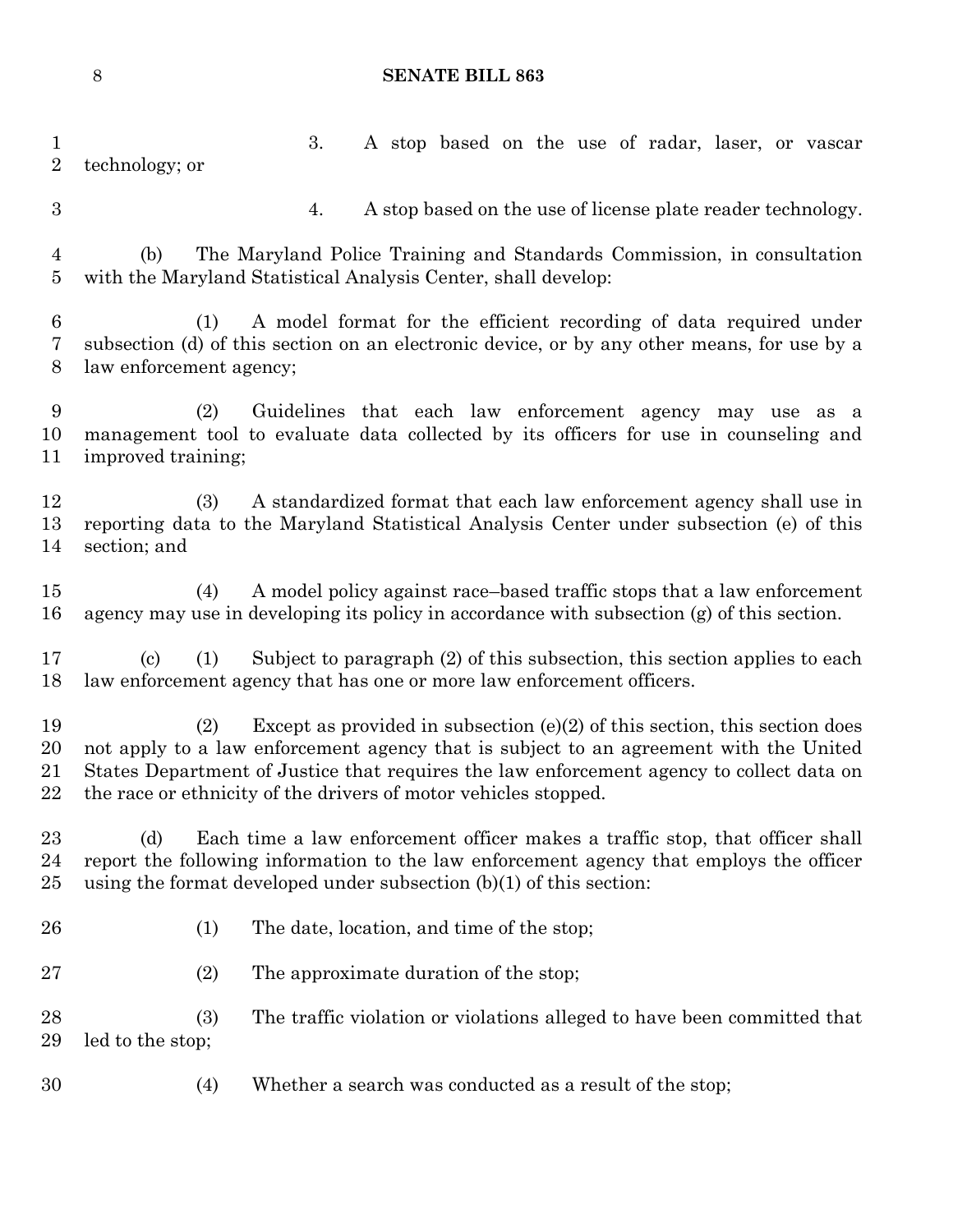(5) If a search was conducted, the reason for the search, whether the search was consensual or nonconsensual, whether a person was searched, and whether a person's property was searched;

 (6) Whether any contraband or other property was seized in the course of the search;

 (7) Whether a warning, safety equipment repair order, or citation was issued as a result of the stop;

- (8) If a warning, safety equipment repair order, or citation was issued, the basis for issuing the warning, safety equipment repair order, or citation;
- (9) Whether an arrest was made as a result of either the stop or the search;
- (10) If an arrest was made, the crime charged;
- (11) The state in which the stopped vehicle is registered;
- 13 (12) The gender of the driver;
- 14 (13) The date of birth of the driver;

 (14) The state and, if available on the driver's license, the county of residence of the driver; and

- 17 (15) The race or ethnicity of the driver as:
- 18 (i) Asian;
- 19 (ii) Black;
- (iii) Hispanic;
- (iv) White; or
- (v) Other.
- (e) (1) A law enforcement agency shall:

 (i) Compile the data described in subsection (d) of this section for the calendar year as a report in the format required under subsection (b)(3) of this section; and

 (ii) Submit the report to the Maryland Statistical Analysis Center no later than March 1 of the following calendar year.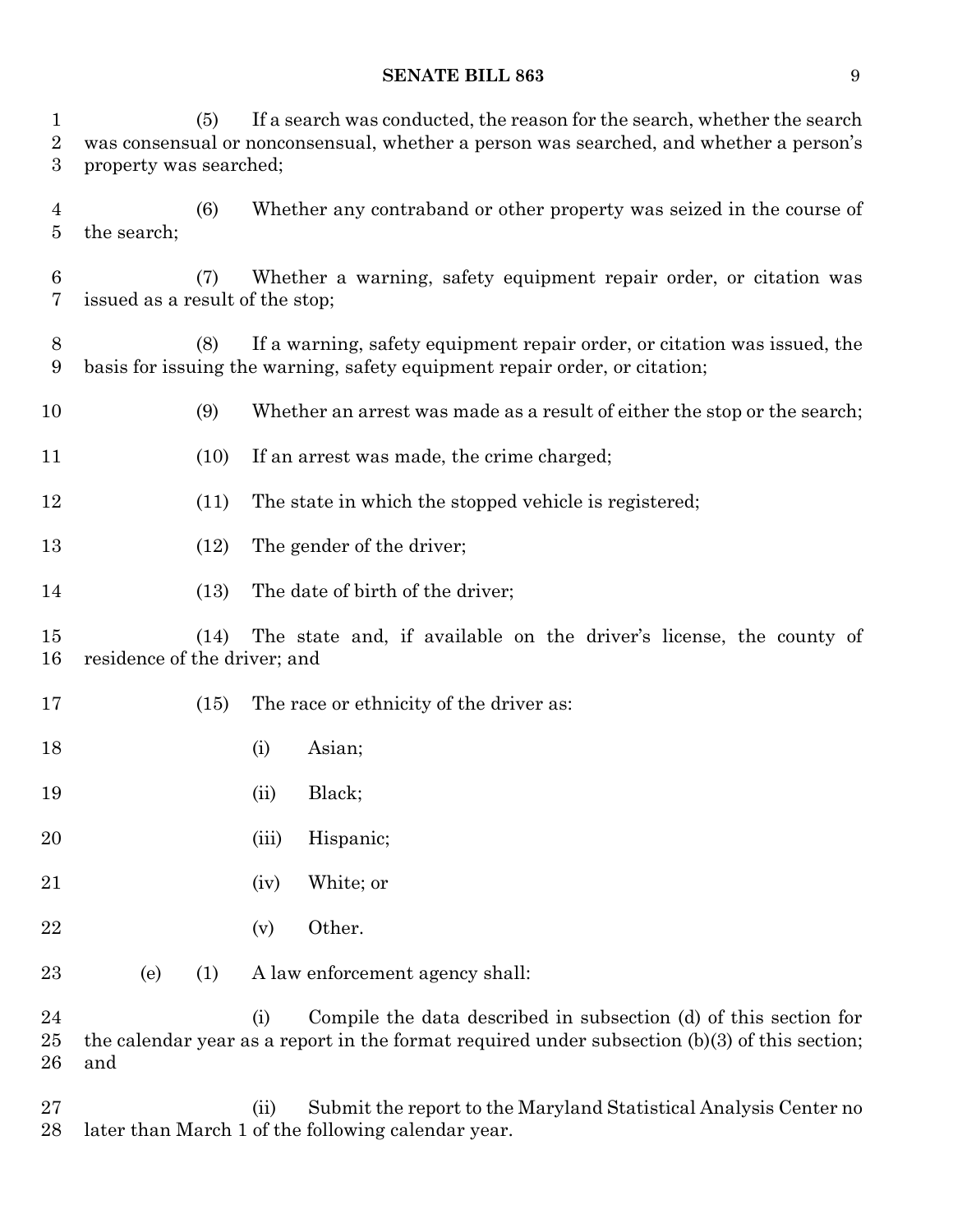(2) A law enforcement agency that is exempt under subsection (c)(2) of this section shall submit to the Maryland Statistical Analysis Center copies of reports it submits to the United States Department of Justice in lieu of the report required under paragraph (1) of this subsection.

 (f) (1) The Maryland Statistical Analysis Center shall analyze the annual reports of law enforcement agencies submitted under subsection (e) of this section based on a methodology developed in consultation with the Maryland Police Training and Standards Commission.

 (2) (i) On or before September 1 each year, the Maryland Statistical Analysis Center shall post on its website in a location that is easily accessible to the public a filterable data display showing all data collected under this section for the previous calendar year.

 (ii) A filterable data display under this paragraph shall allow a person to:

 1. Filter the traffic stop data by county or municipality or law enforcement agency; and

 2. Review various visuals associated with data items reported under subsection (d) of this section.

 (iii) Beginning with data collected for calendar year 2018, the Maryland Statistical Analysis Center shall include and maintain data from all prior years in the filterable data display.

 (iv) When the Maryland Statistical Analysis Center updates a filterable data display under this section, the Governor's Office of Crime **[**Control and**]** Prevention**, YOUTH, AND VICTIM SERVICES** shall provide electronic and written notice 25 of the update to the General Assembly in accordance with  $\S 2-1257$  of the State Government Article.

 (g) (1) A law enforcement agency shall adopt a policy against race–based traffic stops that is to be used as a management tool to promote nondiscriminatory law enforcement and in the training and counseling of its officers.

 (2) (i) The policy shall prohibit the practice of using an individual's race or ethnicity as the sole justification to initiate a traffic stop.

 (ii) The policy shall make clear that it may not be construed to alter the authority of a law enforcement officer to make an arrest, conduct a search or seizure, or otherwise fulfill the officer's law enforcement obligations.

 (3) The policy shall provide for the law enforcement agency to periodically review data collected by its officers under subsection (d) of this section and to review the